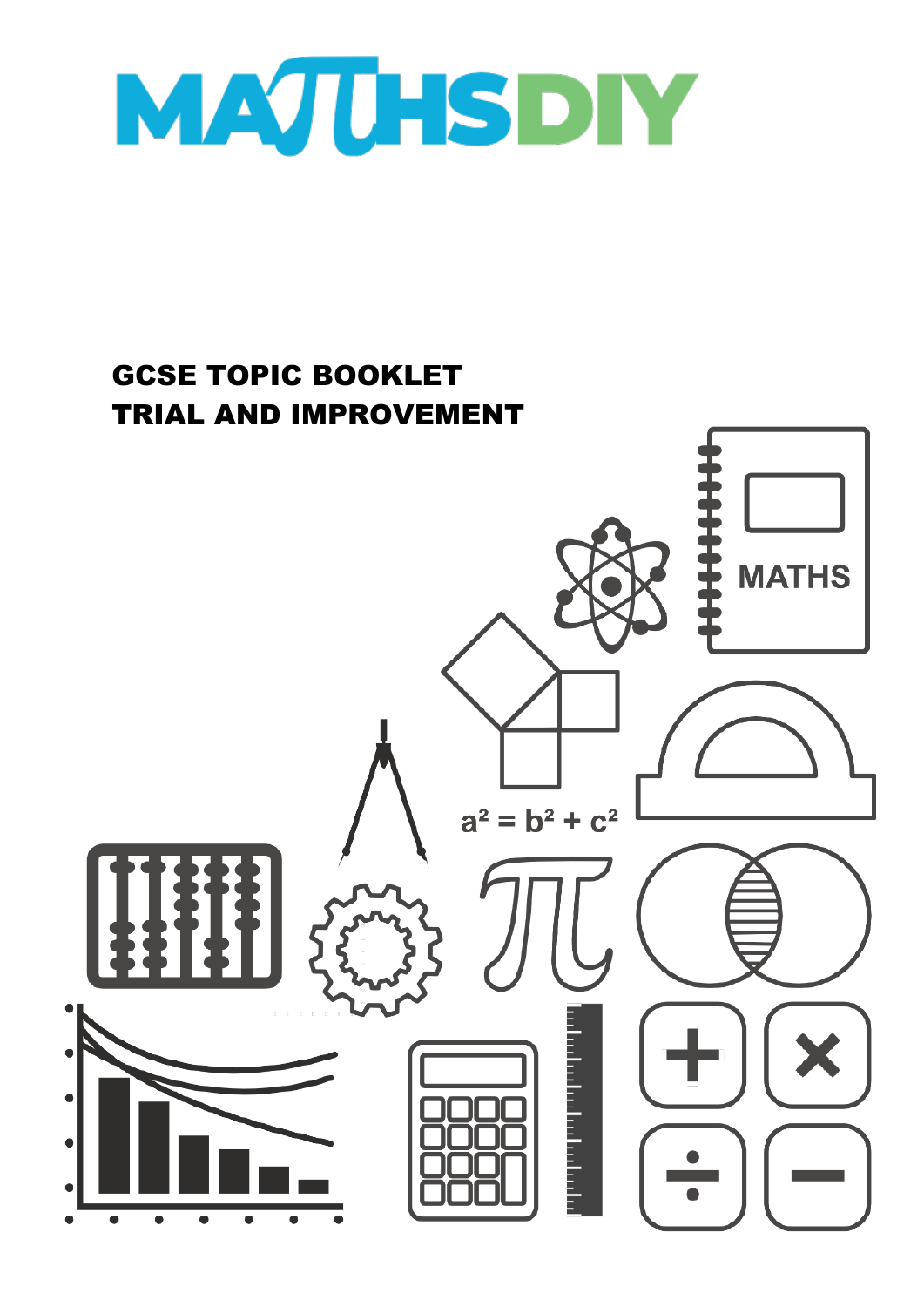## A solution to the equation

 $x^3 + 2x = 7$ 

lies between 1 and 2. Use the method of trial and improvement to find this solution correct to one decimal place.

 $(4)$ 

#### $2.$ A solution to the equation

 $x^3 + 6x - 60 = 0$ 

lies between 3 and 4. Use the method of trial and improvement to find this solution correct to one decimal place.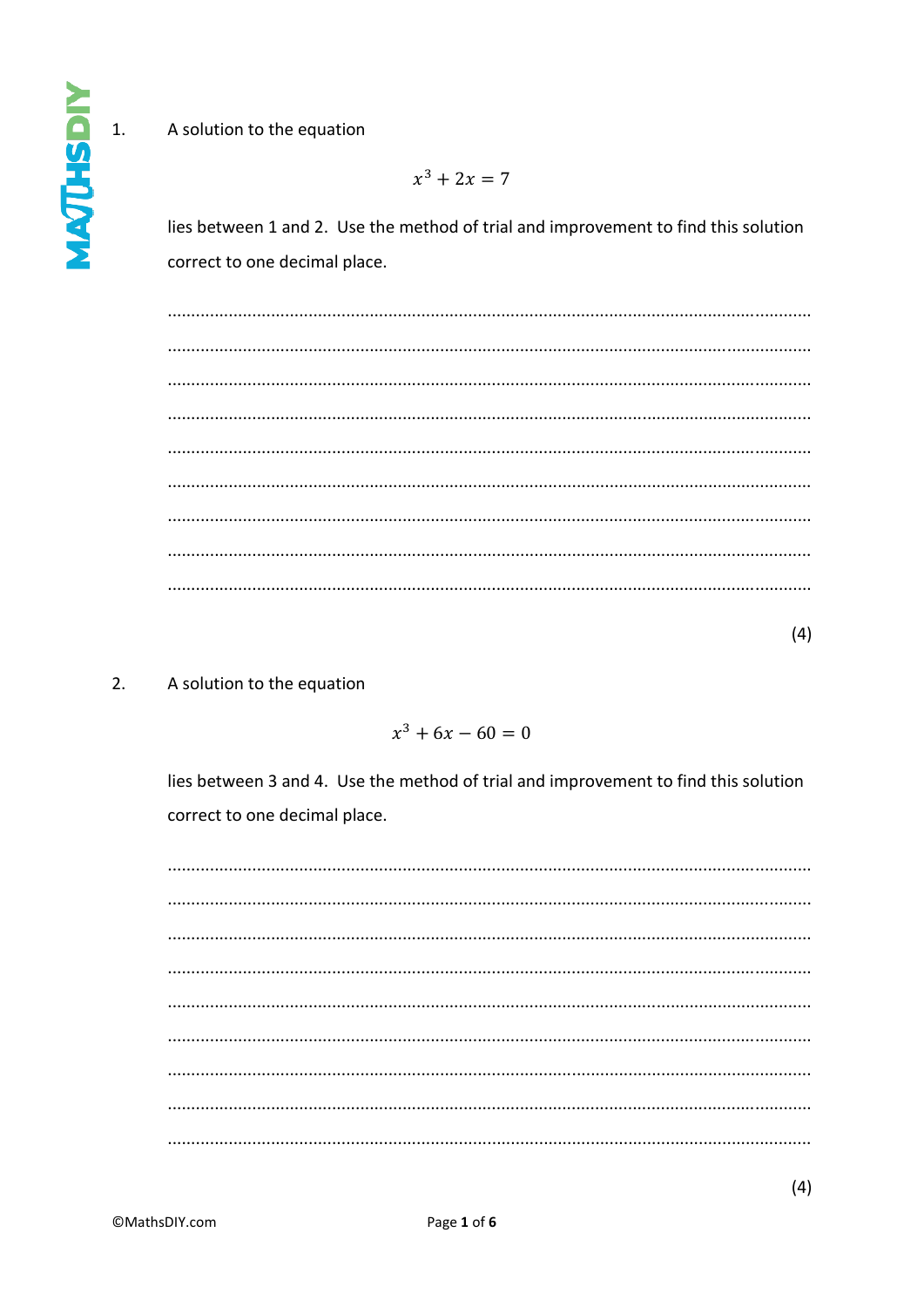**IGSPLIZON**  $3.$ 

## A solution to the equation

$$
x^3+5x-30=0
$$

lies between 2 and 3. Use the method of trial and improvement to find this solution correct to one decimal place.

#### $\mathbf{4}$ . A solution to the equation

 $2x^3 - 3x - 17 = 0$ 

lies between 2 and 3. Use the method of trial and improvement to find this solution correct to one decimal place.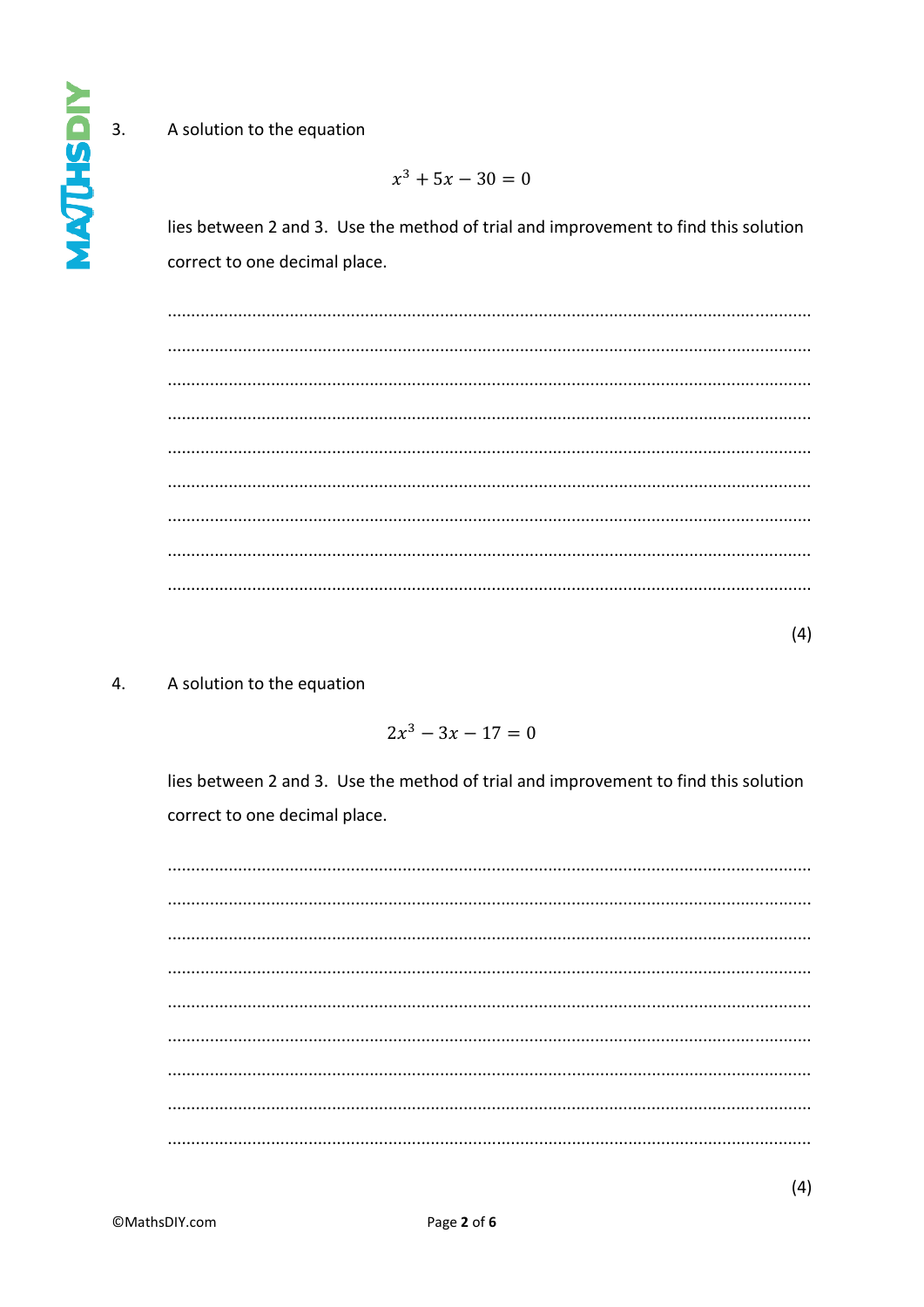**IGSHTDW** 5.

## A solution to the equation

 $x^3 - 6x - 3 = 0$ 

lies between 2.6 and 2.7. Use the method of trial and improvement to find this solution correct to two decimal places.

 $(4)$ 

#### $6.$ A solution to the equation

 $x^3 - 5x + 2 = 0$ 

lies between 0.4 and 0.5. Use the method of trial and improvement to find this solution correct to two decimal places.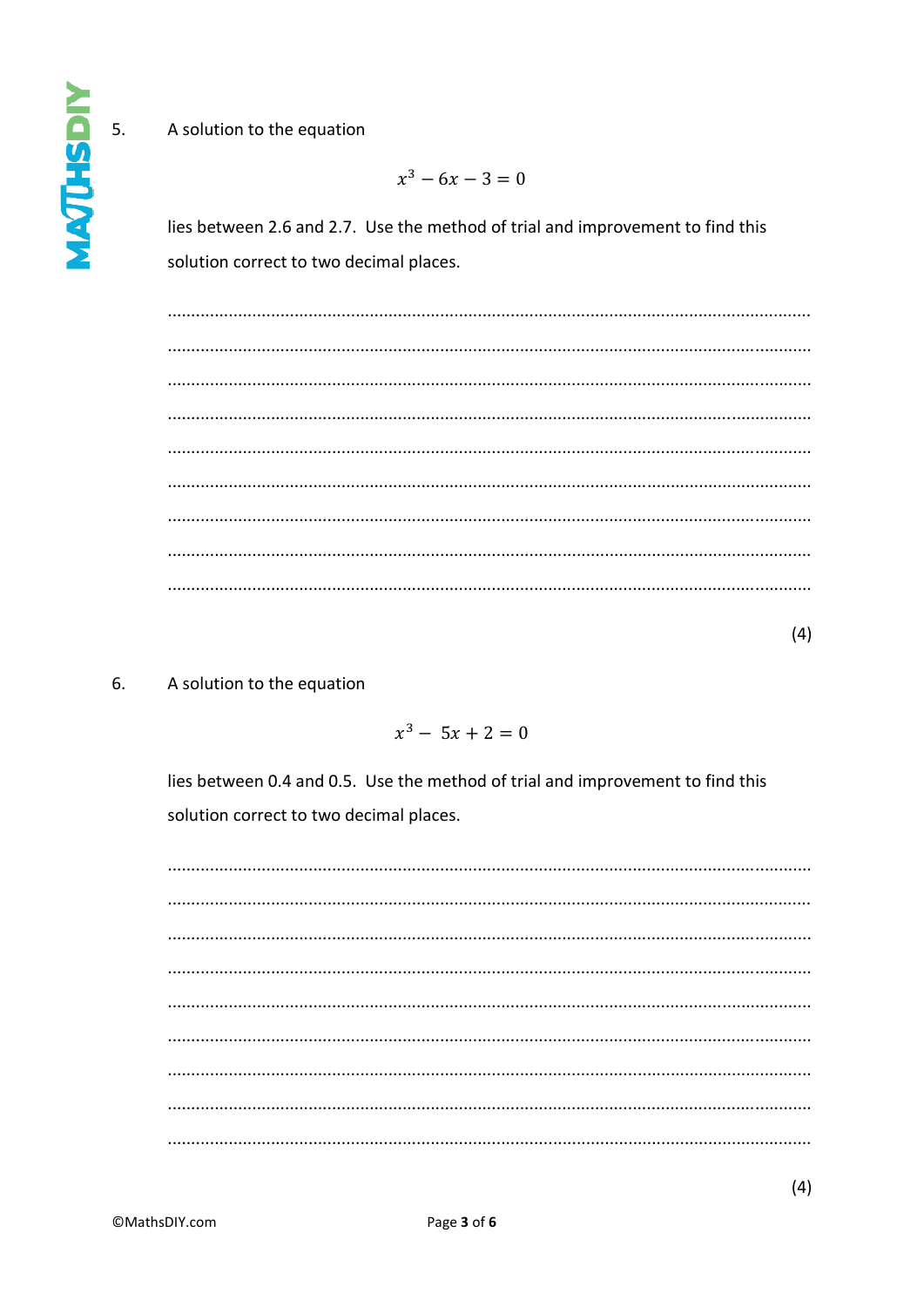# **INTURN**  $\overline{7}$ .

## A solution to the equation

$$
x^3 - 5x - 66 = 0
$$

lies between 4.4 and 4.5. Use the method of trial and improvement to find this solution correct to two decimal places.

 $(4)$ 

#### 8. A solution of the equation

 $x^3 + 3x - 50 = 0$ 

lies between 3.4 and 3.5. Use the method of trial and improvement to find this solution correct to two decimal places.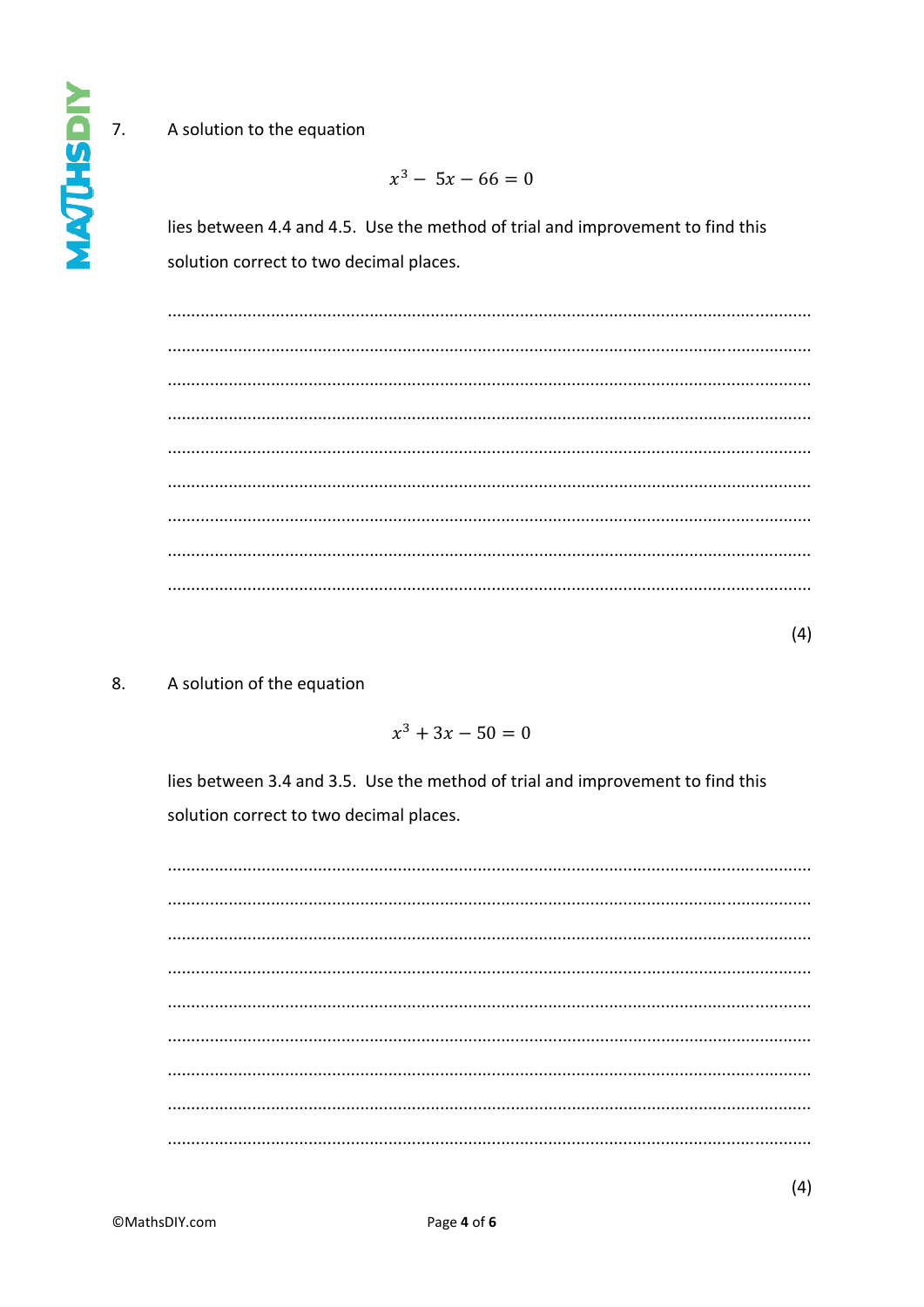The length of the rectangle below is 2cm longer than the width.

The area of the rectangle is 70 cm<sup>2</sup>.

Use the method of trial and improvement to find the width, correct to one decimal place.



Diagram not drawn to scale